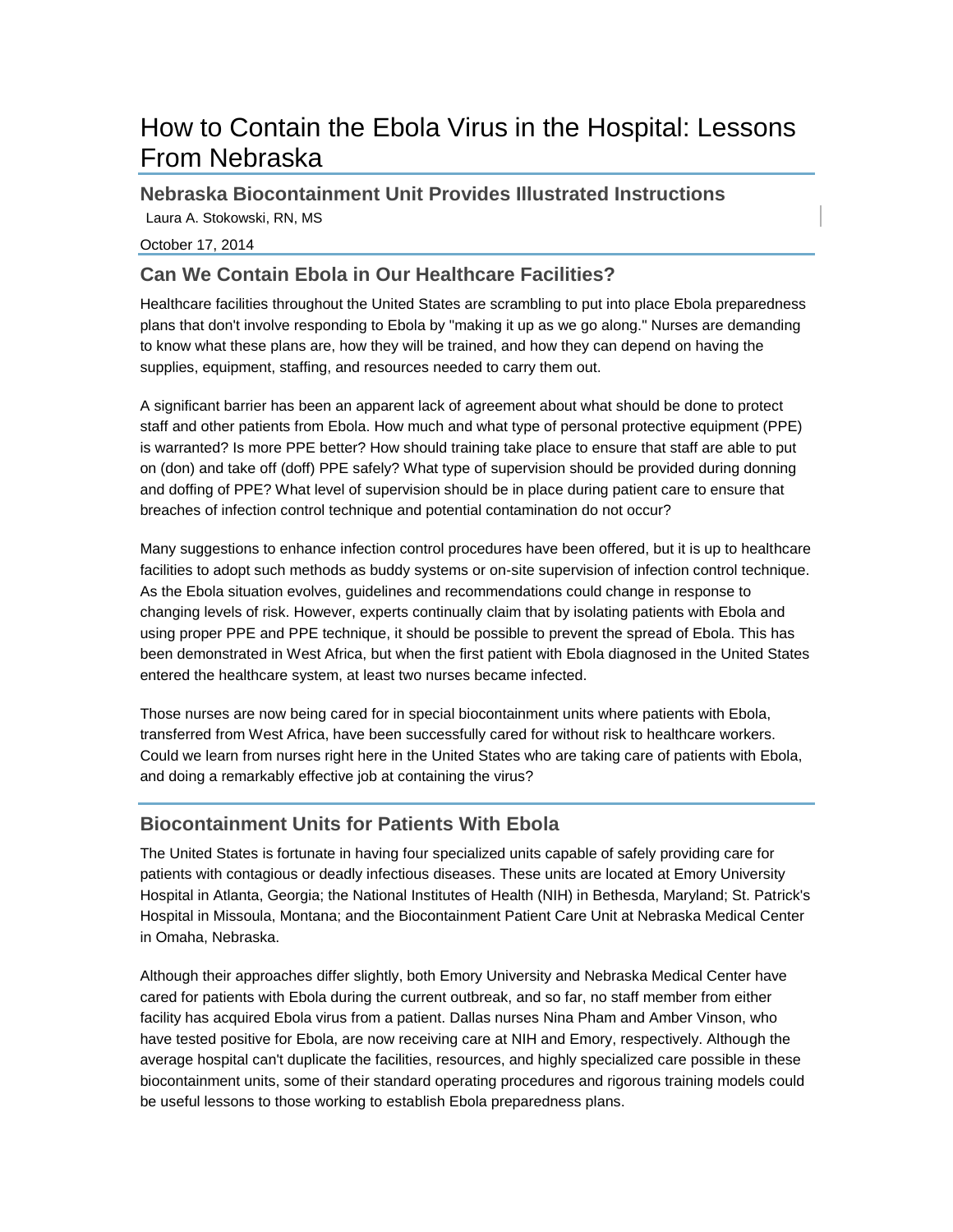#### **The Nebraska Biocontainment Unit**

The Biocontainment Unit at Nebraska Medical Center was designed as a facility for the treatment of patients affected by bioterrorism or such highly contagious and dangerous infectious diseases as Ebola, SARS, or monkeypox. Although the unit has five rooms with two beds each, Lead Nurse Kate Boulter, RN, reports that owing to the amount of autoclaving required when caring for a patient with a viral hemorrhagic disease, they can only care for two to three such patients at a time.

The facility in Nebraska has a unique arrangement. There is a separate "clean" room for clean equipment and supplies, a "dirty" staging room for collecting waste, a room with a pass-through autoclave, and an on-site satellite lab for running basic lab studies. Inside the patient room is a staff computer with Vidyo (a HIPAA-approved continuous Skype videoconferencing connection between the staff in the room and the staff outside the room), and another computer with Vidyo that allows the patient to communicate with his or her family members (who are barred from visiting in the Biocontainment Unit).

These resources are enviable, but what is really special about the Biocontainment Unit is its staff. Boulter believes in leading by example. "I never ask the nurses to do anything that I wouldn't do myself," says Boulter, who proves this by personally transporting patients with Ebola from the airport to the hospital, and by suiting up and assisting with admitting patients to the unit. The unit's 21 staff nurses (who are all based elsewhere in the hospital) choose to be part of the Biocontainment team and participate in routine education and training, including regular simulation drills on the unit. The nurses themselves developed the protocols that are followed in the Biocontainment Unit, revising and tweaking them to maximize safety.

The Biocontainment Unit also has respiratory therapists and patient care technicians. A typical day shift requires six staff members, including at least three nurses. Staff members fulfill different roles, all while suited up in full PPE. There is an autoclaver whose job is to autoclave all trash and laundry, a "doffer" who is always stationed outside the patient care area to assist staff (patient care providers and laboratory technicians) in doffing PPE, and a bedside nurse who remains in the room with the patient. Typically, nurses spend no more than four hours at a stretch in the patient's room, during which time they do not eat, drink, or use the restroom. If there is an emergency such as a code, other staff in full PPE will enter to assist, but as much as possible, actions are directed by the physician using the Vidyo conferencing system.

Whenever staff members in the patient's room make contact with the patient or items that the patient has used, they remove their outer gloves, wipe the middle-layer gloves with a bleach wipe, and then replace the outer gloves. "A lot of glove-changing goes on in that room," says Boulter. The doffer and the autoclaver perform the same process every time they touch a "dirty" item.

The attention to detail that prevents cross-contamination also extends to environmental cleanliness. Because environmental services personnel are not permitted in the biocontainment unit, the staff also cleans the unit and the patient rooms every night, using a checklist. Every surface is wiped with bleach and there are separate mop buckets for each area (nurse's station, hallway, patient room). New mop heads are used each night.

## **The Art of Donning and Doffing PPE**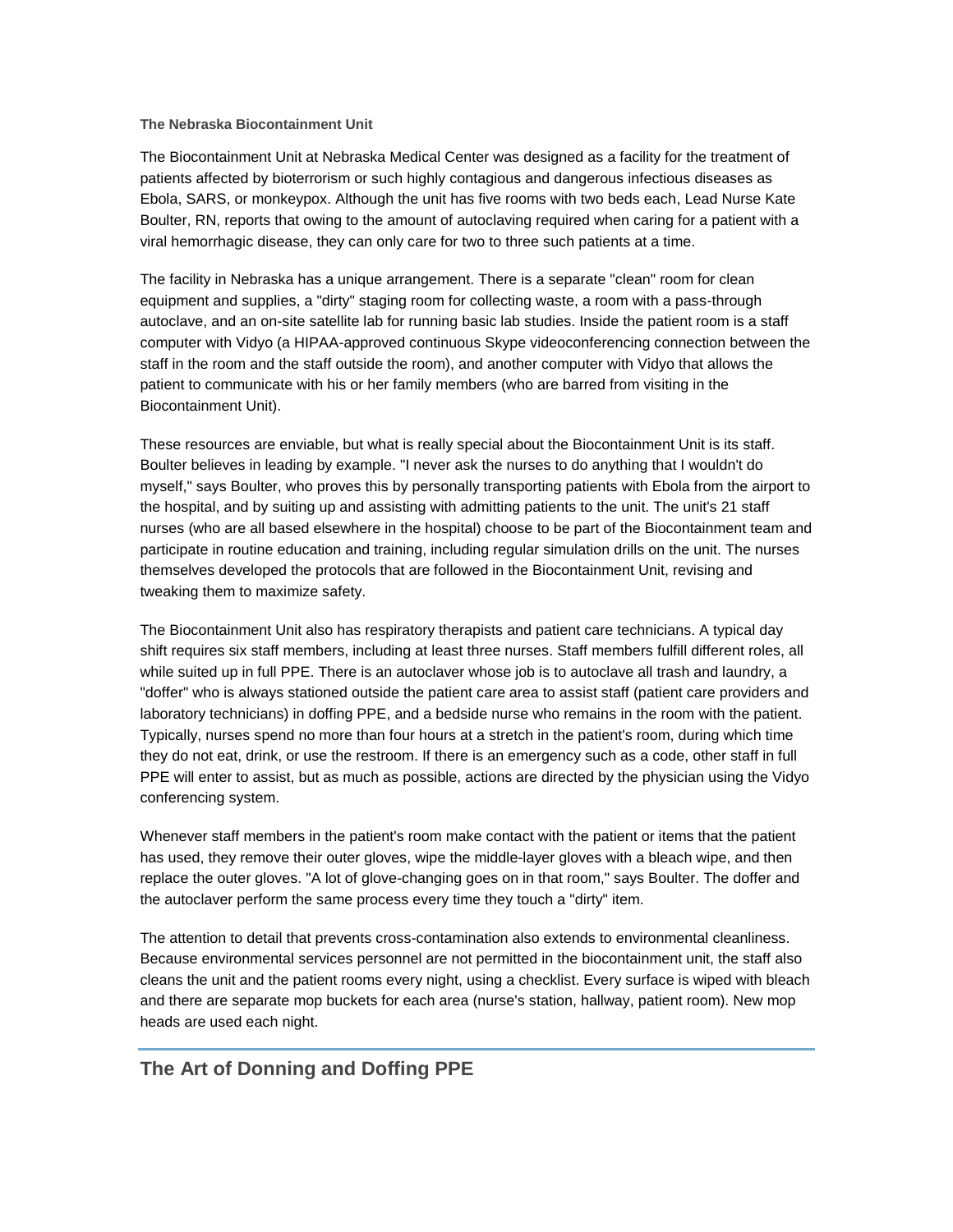If you are the nurse involved in the care of a patient with Ebola virus infection on the Biocontainment Unit at Nebraska Medical Center, you don't wear your own scrubs, socks, or shoes at work. You don't use your own elastic tie to pull back your hair. You don't even wear your own underwear.

Wait a minute—what level of isolation is hazmat underwear? Actually, it is just one detail of the entire package of protection provided for staff members working in the Biocontainment Unit. Supplying everything down to the underwear means that staff members don't have to take home any potentially contaminated items that might transmit Ebola (or any other infectious disease) to family members.

It all makes sense when you understand how seriously protection is taken in the Biocontainment Unit. The nurse enters the unit through a locker room where she exchanges street clothes for hospitalprovided underclothing, scrubs, socks, and plastic Croc-type shoes. She then dons standard precaution-level "contact" isolation gear: isolation gown, gloves, and mask, all of which are worn by everyone who enters the Biocontainment Unit, even to sit at the desk and answer the phone. If the nurse is assigned to any patient care role, additional PPE is applied in a clean staging area before entering the patient's room, according to a specific "donning" protocol. A line on the floor before the entrance to the hallway where the patient room is located reminds staff that no one crosses the line without donning full PPE (nor does anyone who is "dirty" cross the line in the other direction without following the doffing protocol.)

Assisted by a second staff member (Figure), the nurse dons the following items of PPE:

**•** Surgical boot covers (knee-high)

**•** Surgical gown (impermeable, level 4, according to Association for the Advancement of Medical Instrumentation [[AAMI](http://www.aami.org/standards/)])

**•** Hood (covering the hair, ears, neck, and shoulders, tucked underneath the gown)

**•** Three pairs of gloves: standard (under the cuffs of the gown), purple nitrile KC500 gloves (cuffs are taped to the gown using duct tape to prevent slippage), and another pair of standard gloves over the KC500 gloves

- N95 mask (1870 white trifold style)
- Optional eye protection
- Face shield

**•** An apron is applied in the room if procedures are to be performed that might generate splashing or droplets (removed immediately following the procedure)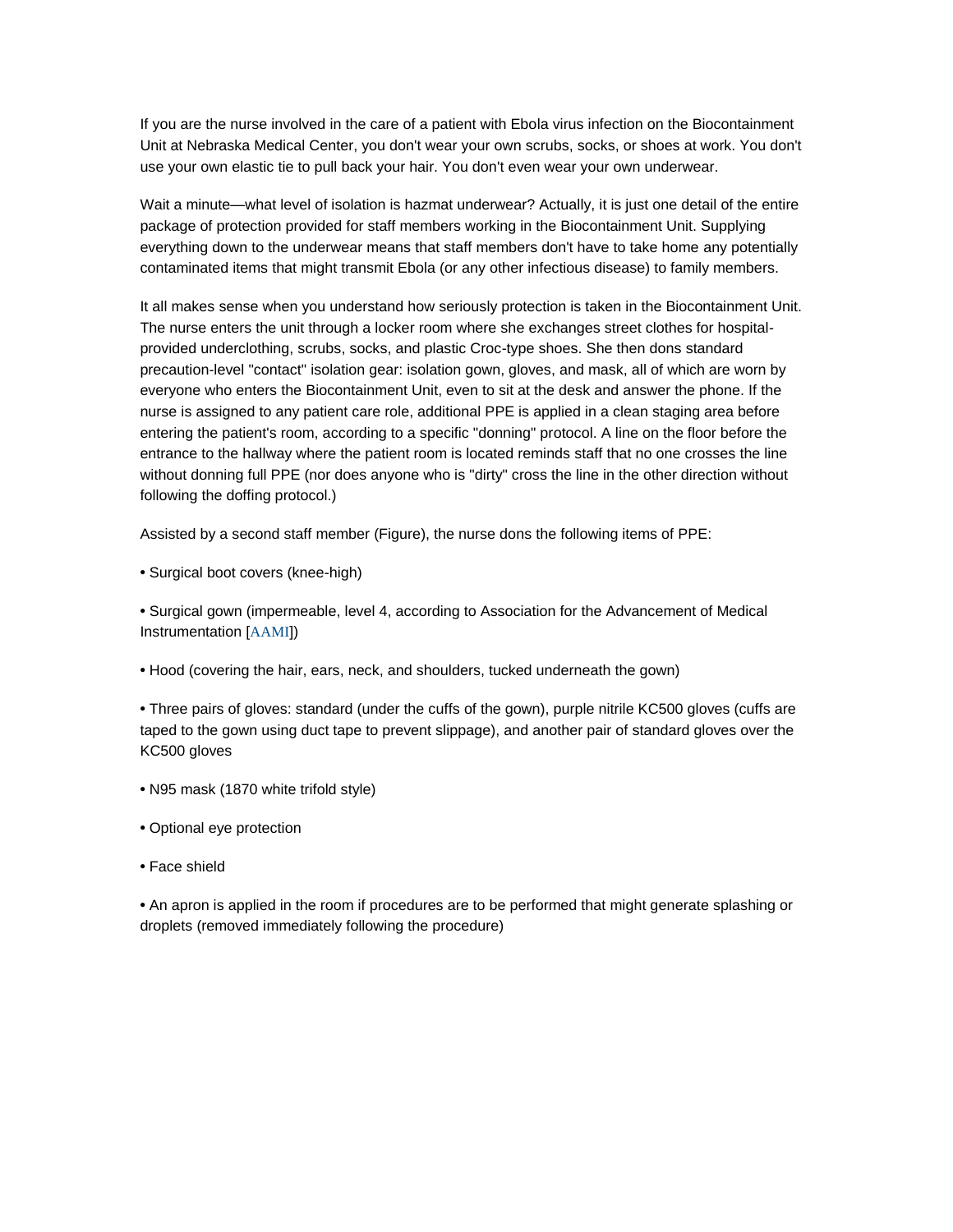

**Figure.** Alicia Parker, RN, assists Drew Molacek, RN, in donning PPE in the Nebraska Biocontainment Unit. Courtesy of the Biocontainment Unit at Nebraska Medical Center.

Tyvek suits (coveralls) and powered, air-purifying respirators are *not* worn routinely but are available if patient condition and care procedures warrant additional protection. Every staff member working in the patient room, the autoclave room, the on-site lab, or functioning as the "doffer" wears PPE as described above.

### **The illustrated Nebraska Biocontainment Unit PPE Donning Protocol for Ebola Patients is available [here.](http://app1.unmc.edu/nursing/heroes/pdf/vhfppe/donningBiologicalPPE-EbolaPatients-8.5x11-CC-v1.02.pdf)**

Leaving the patient area is even more critical. No one simply walks out the door of the patient room, tearing off their PPE and tossing it into a red trash can. Leaving is a strictly controlled process that begins with alerting the doffer of the intent to leave, and waiting for the doffer to signal that it is safe to enter the "dirty staging area." In preparation, the doffer places a "doffing pad" on the floor that is divided into two zones, and a trash can lined with an autoclave bag into which PPE will be discarded.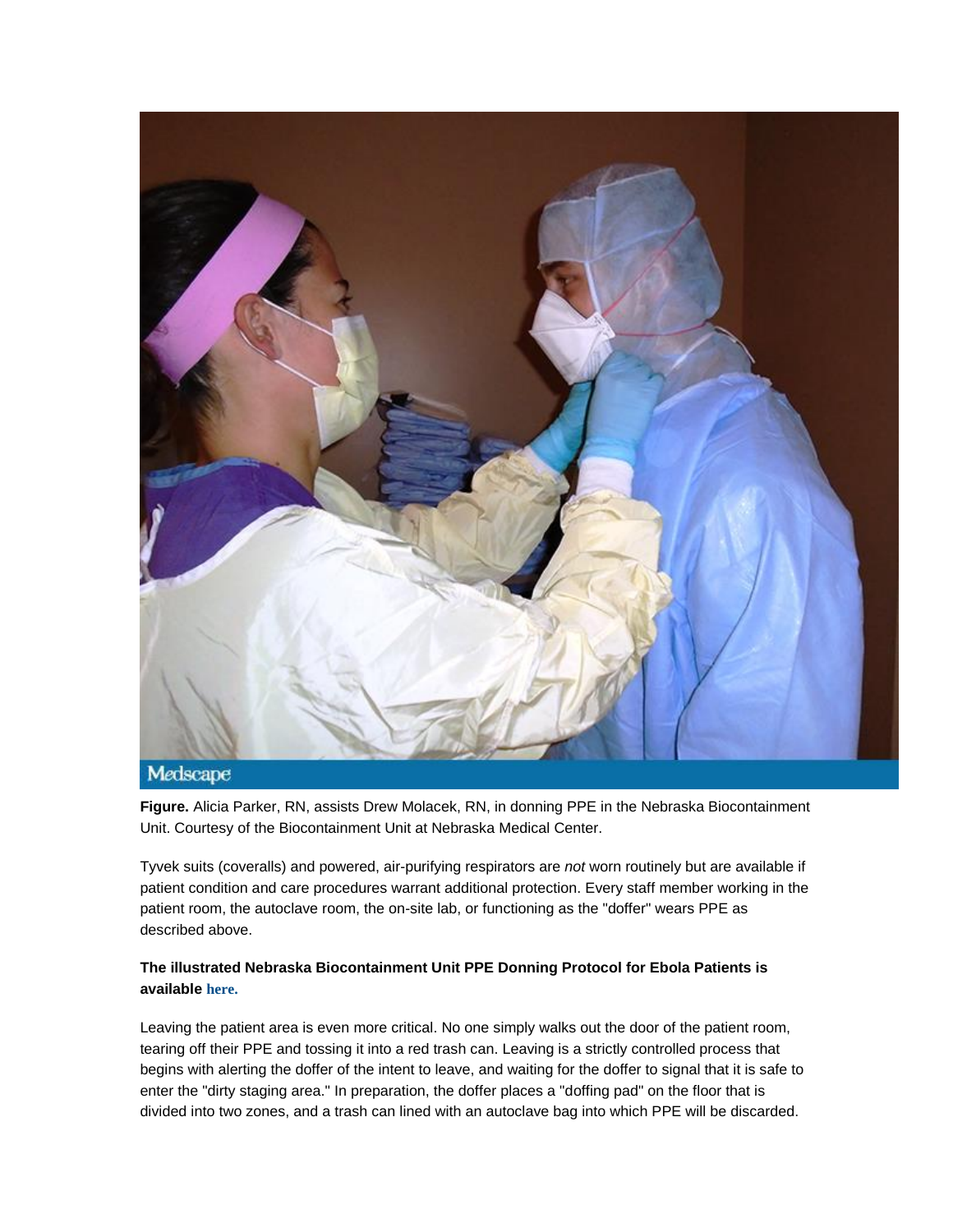Before even leaving the room, the nurse first removes the top pair of gloves and wipes the outside of her purple gloves with bleach. She then opens the door and steps onto the doffing pad. The doffer peels the duct tape from the purple gloves, which are then removed using glove-in-glove technique. The nurse turns around, and the doffer unties her gown, gently flipping it forward for the nurse to remove it carefully by gathering it and turning it inside-out into a ball. Nothing contaminated is ever allowed to touch the nurse's skin. Boot covers are removed one at a time by the doffer, and as each cover is removed, the nurse steps onto zone 2 of the doffing pad. Before removing her face shield, the nurse removes the last pair of standard patient gloves, cleans her hands with hand sanitizer, and applies a new pair of gloves. The face shield is removed, and then the hood is untied and removed carefully, along with the N95 mask. The gloves are removed and the nurse sanitizes her hands again, and applies a clean mask and gloves. Finally, the doffer uses a bleach wipe to clean the top, sides, and bottom of each of the nurse's shoes, and as each shoe is cleaned, the nurse steps off of the doffing pad with the cleaned foot.

The nurse is not finished yet. She proceeds to the sink, removes her gloves, and washes her hands with soap and water before applying another pair of gloves. She then stands at "the line" until the shower is ready, and then she showers and gets dressed in clean scrubs. Everything but her scrubs and shoes go in the trash.

#### **The illustrated Nebraska Biocontainment Unit PPE Doffing Protocol for Ebola Patients is available [here.](http://app1.unmc.edu/nursing/heroes/pdf/vhfppe/doffingBiologicalPPE-EbolaPatients-8.5x11-CC-v1.01.pdf)**

It is a lot to remember, and it seems as though the doffing procedure, especially, would take a long time, but it doesn't. Although it is never rushed, the staff members have practiced it so often and become so adept at each step, that the protocol is ingrained as a habit.

### **Caring for the Caregivers**

Boulter suggests that some of the lessons they have learned in the past 9 years could be useful to other hospitals, and not all of these lessons have to do with PPE. For one thing, Boulter believes in identifying the needs of nurses on the frontline of care and meeting them as much as possible, whether that means a place to rest when nurses are tired, food and drink when they take their breaks, or their preferred brand of shampoo or body wash for the shower. She does not ask nurses to spend 12 hours working in full PPE. Her staff is highly engaged in maintaining the skills and knowledge necessary to safely care for patients with infectious diseases, and the nurses take their own temperatures to monitor for possible Ebola infection. The unit also has a dedicated behavioral specialist to provide support to staff, patients, and family members.

It is noteworthy that the PPE used in the Biocontainment Unit at Nebraska Medical Center is not rare or exotic; it is available at most hospitals in the United States. Their meticulous protocol for putting on and taking off this PPE could certainly be emulated, and to assist in this, the unit's photographic donning and doffing protocols are available [online](http://app1.unmc.edu/nursing/heroes/ppe_posters_vhf.cfm). The unit is also making a video to illustrate these protocols. When it is finished, it will be available on the University of Nebraska [HEROES website](http://www.unmcheroes.org/).

#### **Related Resources**

[Nebraska Biocontainment Unit PPE Donning Protocol for Ebola Patients](http://app1.unmc.edu/nursing/heroes/pdf/vhfppe/donningBiologicalPPE-EbolaPatients-8.5x11-CC-v1.02.pdf)

[Nebraska Biocontainment Unit PPE Doffing Protocol for Ebola Patients](http://app1.unmc.edu/nursing/heroes/pdf/vhfppe/doffingBiologicalPPE-EbolaPatients-8.5x11-CC-v1.01.pdf)